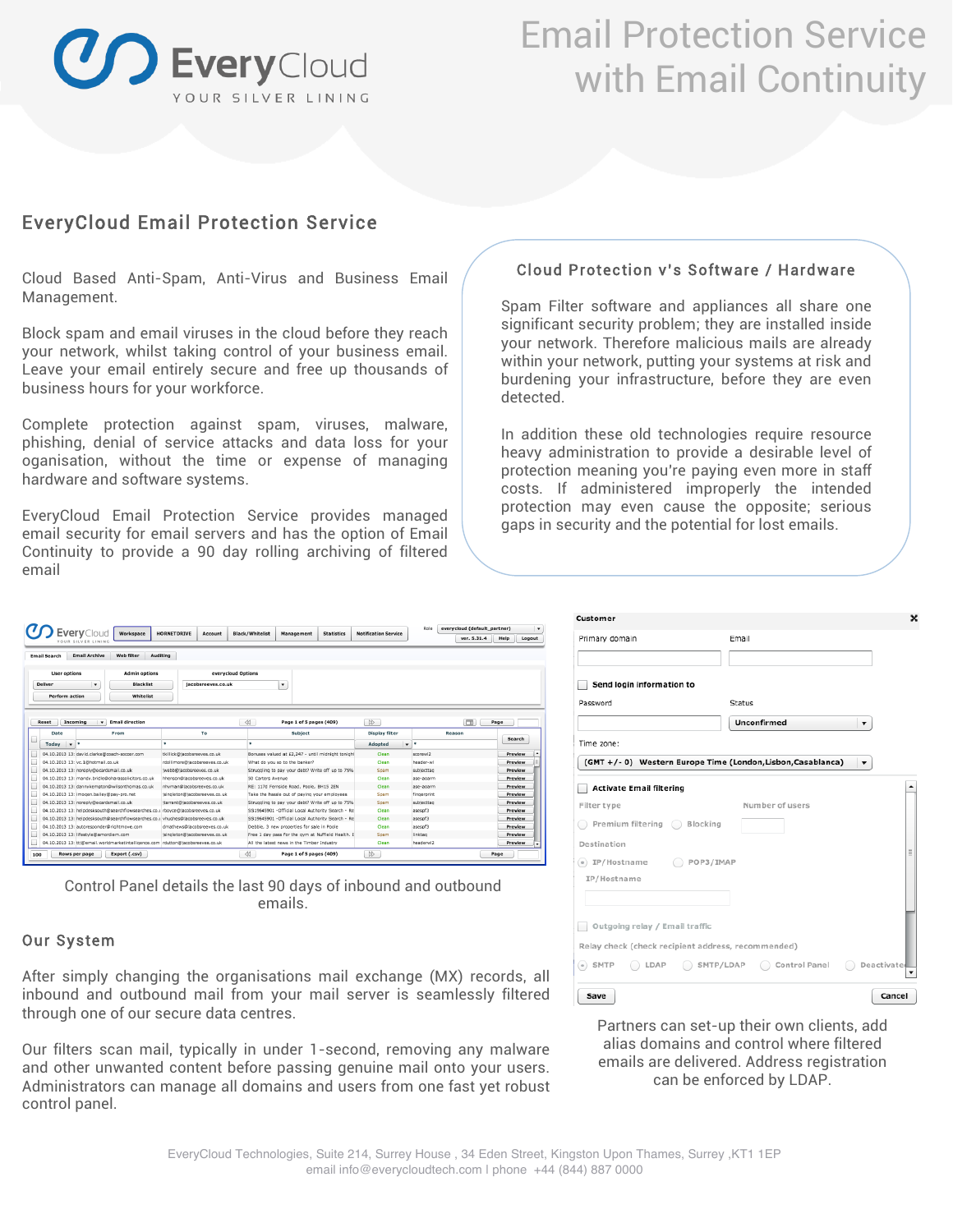

## Email Protection Service with Email Continuity

| Feature                                                                                           | <b>Benefit</b>                                                                                        |  |  |  |  |
|---------------------------------------------------------------------------------------------------|-------------------------------------------------------------------------------------------------------|--|--|--|--|
| Pricing based on users (not mailboxes or<br>domains).                                             | Low and predictable overall cost with a system that<br>can be easily scaled to fit your future needs. |  |  |  |  |
| Fast and easy deployment including the ability<br>for resellers to set-up accounts automatically. | No additional set-up costs or resource required<br>from the business.                                 |  |  |  |  |
| Highly configurable spam reports including<br>white-labelled content and allow / deny buttons.    | Giving manageable control to the user, whilst<br>reinforcing your brand                               |  |  |  |  |
| Fast administrator and user email release with<br>allow / deny rules.                             | Allowing for flexible needs of users and ensuring no<br>emails are ever missed.                       |  |  |  |  |
| Optional footers added to emails                                                                  | To add disclaimers and / or marketing messages.                                                       |  |  |  |  |
| Single web portal giving visibility of all email traffic<br>and summary dashboard.                | Login just once, from anywhere.                                                                       |  |  |  |  |
| TLS Encryption included as standard.                                                              | Protecting the privacy of the business.                                                               |  |  |  |  |
| Protection from DoS (Denial of Service) attacks.                                                  | Alleviate the threat of overwhelmed servers.                                                          |  |  |  |  |
| Operated from redundant, highly secure EU<br>based data centres.                                  | Peace of mind that your oganisations data is in the<br>safest of hands.                               |  |  |  |  |
| Protects against 99.9% of spam and 100% of<br>known viruses.                                      | Eliminate malware, freeing up thousands of wasted<br>man-hours.                                       |  |  |  |  |
| Automatic queuing of pending email where a<br>mail server has failed.                             | Collecting emails that would otherwise have been<br>lost.                                             |  |  |  |  |
| 24 hour support & 99.999% uptime guarantee.                                                       | A team always on hand to help.                                                                        |  |  |  |  |
| Advanced content filter.                                                                          | Giving you flexible control of email delivery.                                                        |  |  |  |  |
| Email & spam statistics.                                                                          | understand<br>Instantly<br>your<br>segmented<br>email<br>volumes.                                     |  |  |  |  |
| No volume limit for emails and attachments.                                                       | No hidden costs.                                                                                      |  |  |  |  |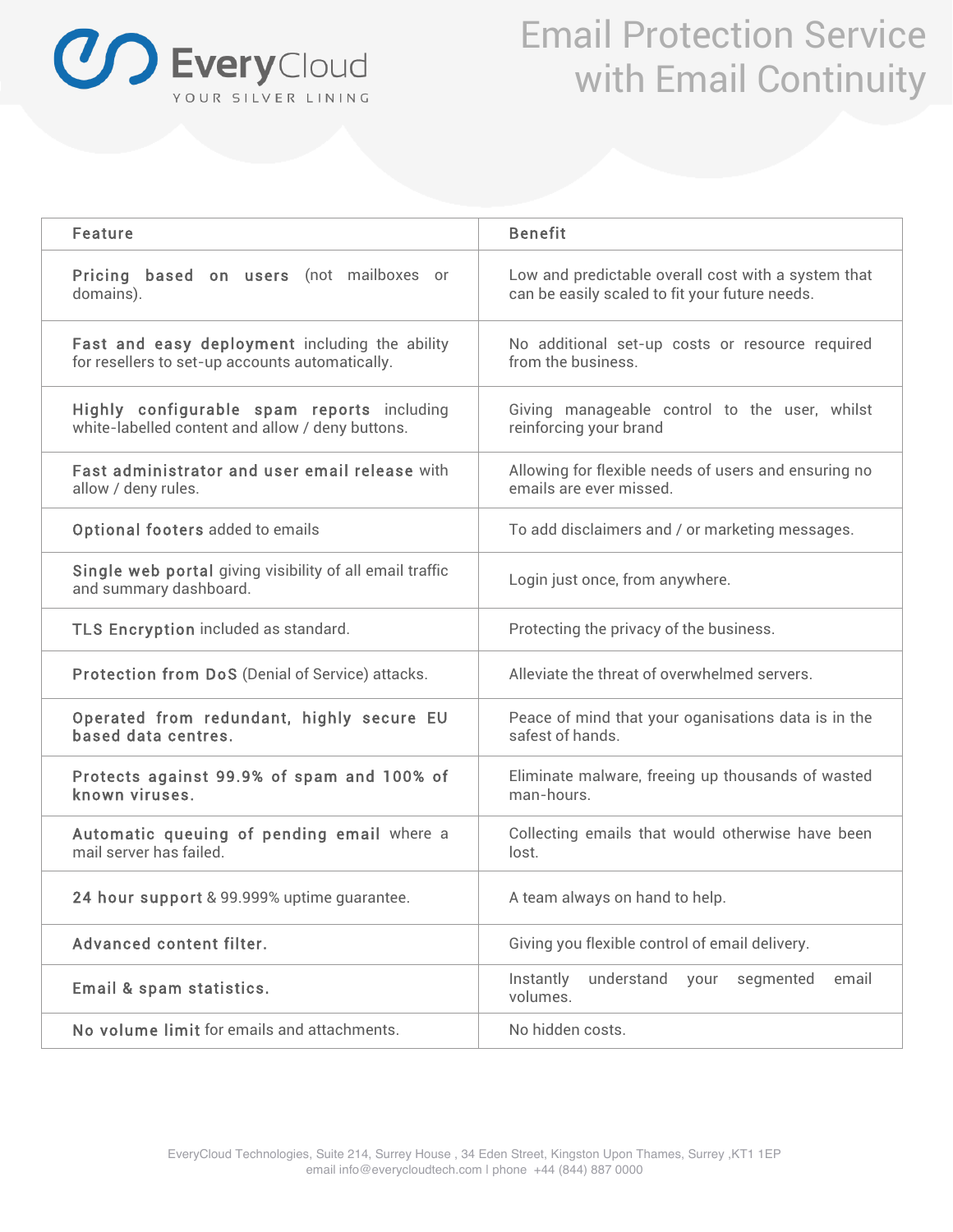

# Email Protection Service with Email Continuity



Optional footers added to emails - Add disclaimers and / or marketing messages.

| Web filter<br>Email                     | LDAP-Login                                                                                         |                                                                   |                            |                          |            |                    |
|-----------------------------------------|----------------------------------------------------------------------------------------------------|-------------------------------------------------------------------|----------------------------|--------------------------|------------|--------------------|
| Filtering                               | Archiving<br><b>Continuity Service</b>                                                             | Spam report                                                       | <b>Content filter</b>      | <b>Compliance Filter</b> | Encryption | <b>Mail Footer</b> |
| $\sqrt{}$<br>Spam                       |                                                                                                    | $\checkmark$<br>Deliver                                           | Whitelist                  |                          |            |                    |
| $\sqrt{}$ Virus                         |                                                                                                    | Deliver                                                           |                            |                          |            |                    |
| Content                                 |                                                                                                    | Deliver                                                           |                            |                          |            |                    |
| m                                       | Allow user defined delivery times                                                                  |                                                                   |                            |                          |            |                    |
| ı.                                      | Email address for accumulative report                                                              |                                                                   |                            |                          |            |                    |
| Select                                  |                                                                                                    | $\blacktriangledown$                                              | Spam report email template |                          |            |                    |
| Times                                   |                                                                                                    |                                                                   |                            |                          |            |                    |
| Deactivated<br>L                        |                                                                                                    |                                                                   |                            |                          |            |                    |
| м<br>daily                              | w<br>т<br>s<br>т<br>F                                                                              | s                                                                 |                            |                          |            |                    |
| ⊻<br>✔<br>hourly<br>$\overline{2}$<br>1 | $\checkmark$<br>$\sqrt{ }$<br>$\checkmark$<br>$\checkmark$<br>⊻<br>8<br>9<br>3<br>4<br>5<br>6<br>7 | $\checkmark$<br>11 12 13 14 15 16 17 18 19 20 21 22 23 24 h<br>10 |                            |                          |            |                    |
| L.                                      | $\checkmark$                                                                                       | $\checkmark$                                                      | $\checkmark$               |                          |            |                    |
|                                         |                                                                                                    |                                                                   |                            |                          |            |                    |
| Save                                    |                                                                                                    |                                                                   |                            |                          |            |                    |
|                                         |                                                                                                    |                                                                   |                            |                          |            |                    |

Administrators can configure spam reports for flexible delivery

### Email Continuity Add On

Email downtime, whether as a result of an outage of failure, is a significant cost to your business. Both the lost time and data can quickly add up to thousands and effectively bring your business to a standstill.

### How the Email Protection Service Works

- Clients change their Mail Exchange (MX) records, sending the flow of email to the EveryCloud Email Protection service.
- Inbound and outbound email is scanner in under a second.
- EveryCloud detects and quarantines spam and viruses originating from known and unknown sources.
- Email identified as spam is blocked and stored for 90-days.
- Administrators have central access to all spam email with the ability to release or delete messages and full management of approved / blocked sender lists.
- End users can receive customisable spam digest reports at user / administrator defined times, with options to release or add senders to approved senders list.

Adding Email Continuity means you can entirely elevate this risk. Our service enables inbound and outbound email to be available from our secure data centres directly to users via a webmail portal and mobile access via POP3/IMAP in the event of a problem occurring.

The service archives and backs-up email in multiple data centres so that whatever the crisis, you business will always have access to email.

Email Continuity is an optional service that EveryCloud Email Protection Service email customers can subscribe to.